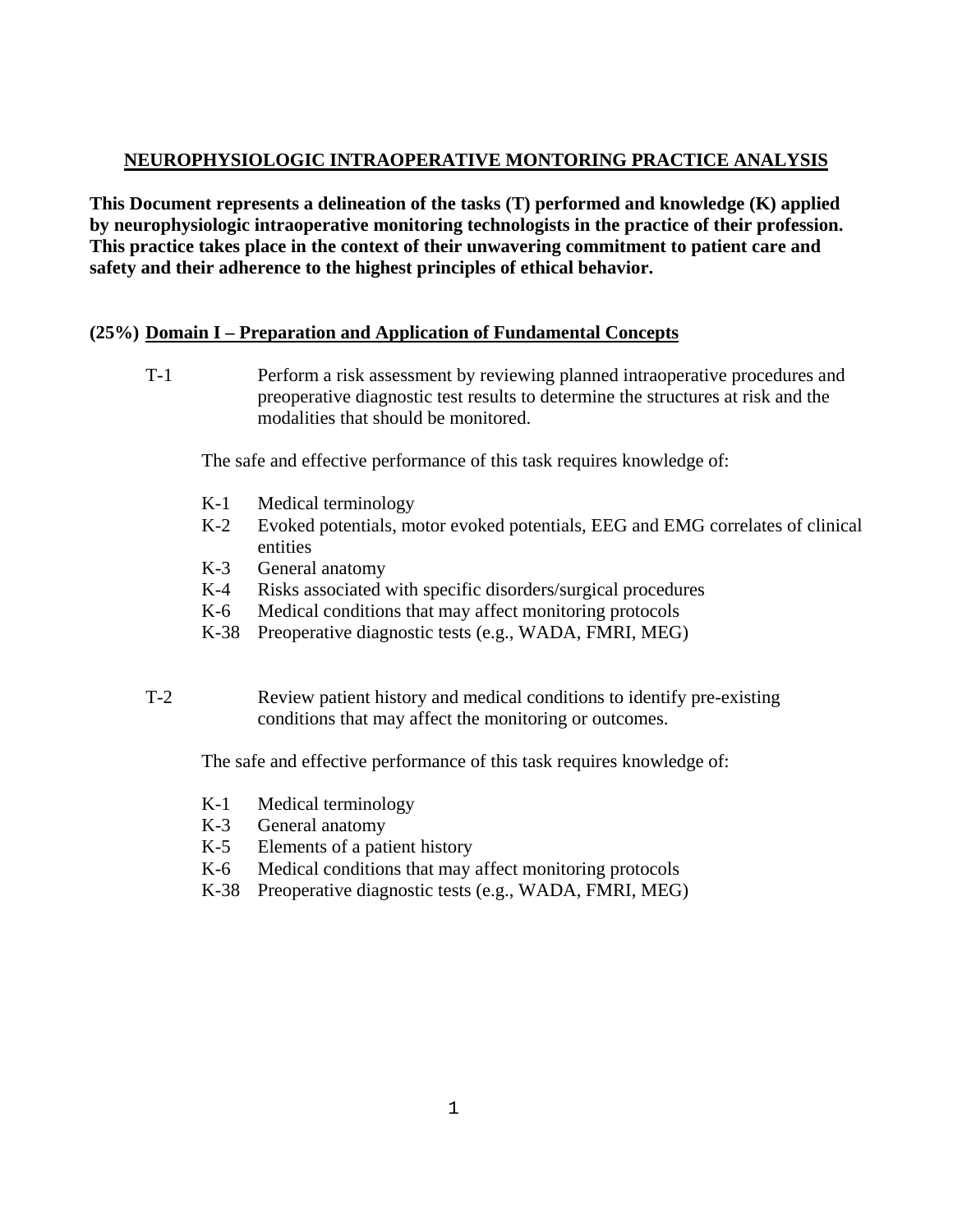T-3 Communicate the monitoring plan to the patient/caregivers in a manner consistent with their ability to understand in order to reassure the patient, establish rapport, and elicit cooperation.

The safe and effective performance of this task requires knowledge of:

- K-3 General anatomy
- K-7 Age-specific criteria
- K-8 Techniques for establishing rapport
- K-9 Cognitive limitations
- K-10 Surgery specific monitoring protocols
- T-4 Determine the equipment and supplies required for the monitoring.

The safe and effective performance of this task requires knowledge of:

- K-1 Medical terminology
- K-3 General anatomy
- K-5 Elements of a patient history
- K-10 Surgery specific monitoring protocols
- K-11 Uses of stimulating electrodes, recording electrodes and modality devices
- K-32 Characteristics of the differential amplifier (e.g. polarity, CMRR)
- K-38 Preoperative diagnostic tests (e.g., WADA, FMRI, MEG)
- T-5 Prepare the equipment and supplies for use.

- K-10 Surgery specific monitoring protocols
- K-12 Infection control
- K-13 ACNS Guidelines
- K-14 Effects of instrument settings (e.g. filters, display gain, epoch)
- K-15 Montage modifications
- K-24 Electrical safety techniques
- K-32 Characteristics of the differential amplifier (e.g. polarity, CMRR)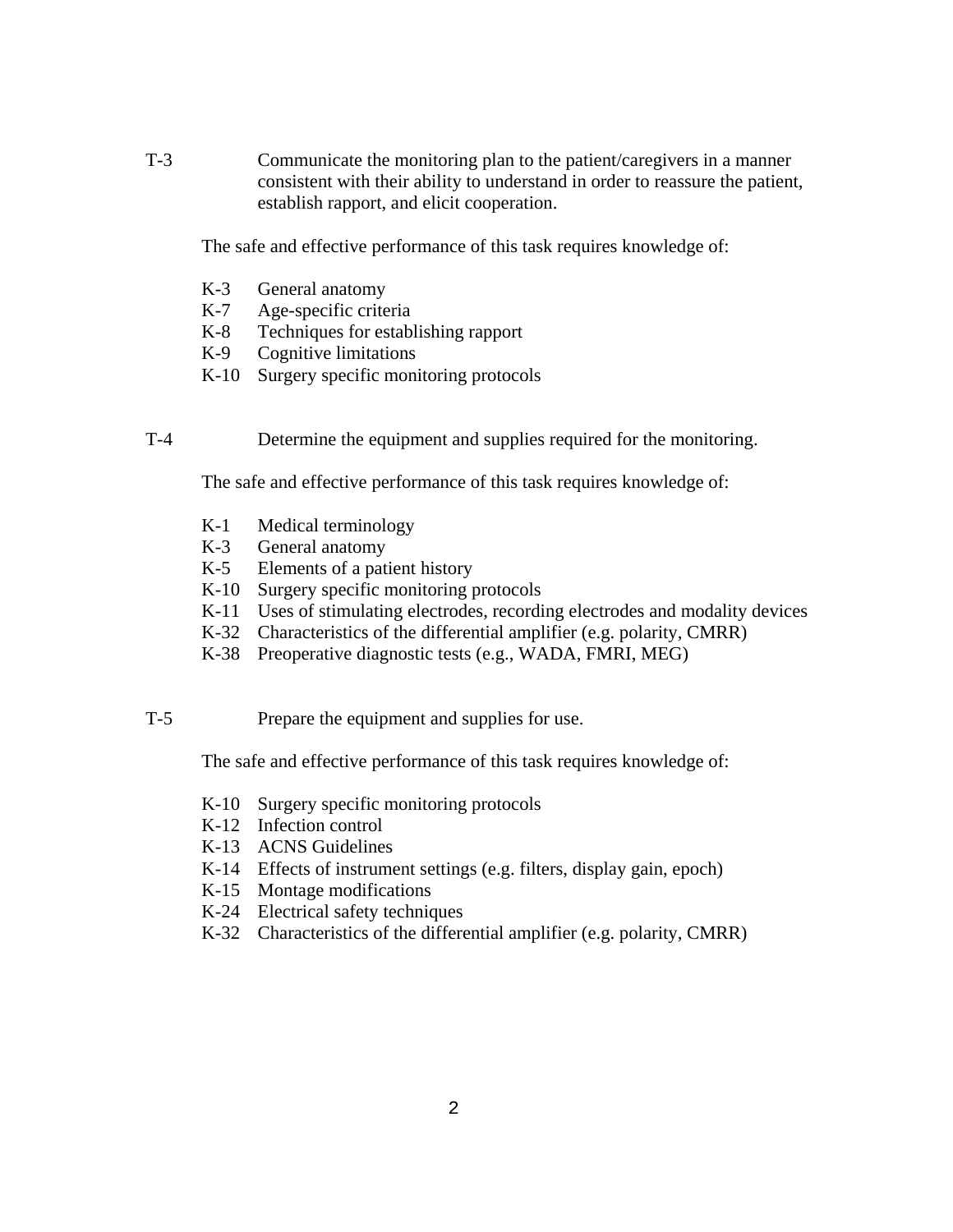T-6 Confirm the surgical plan and monitoring requirements with the surgical team in order to determine if adjustments must be made.

The safe and effective performance of this task requires knowledge of:

- K-1 Medical terminology
- K-3 General anatomy
- K-4 Risks associated with specific disorders/surgical procedures
- K-5 Elements of a patient history
- K-6 Medical conditions that may affect monitoring protocols
- K-10 Surgery specific monitoring protocols
- K-11 Uses of stimulating electrodes, recording electrodes and modality devices
- K-16 Effects of drugs/anesthetic agents on recordings
- K-17 Neuroanatomy: central and peripheral
- K-28 Modality specific potential waveforms
- K-31 Documentation and communication techniques
- K-38 Preoperative diagnostic tests (e.g., WADA, FMRI, MEG)

# **(66%) Domain II – Intraoperative Phase**

T-1 Measure and mark the patient to determine the electrode sites.

- K-3 General anatomy
- K-7 Age-specific criteria
- K-8 Techniques for establishing rapport
- K-9 Cognitive limitations
- K-12 Infection control
- K-13 ACNS Guidelines
- K-17 Neuroanatomy: central and peripheral
- K-18 Metric system
- K-19 Electrode placement systems (e.g. 10-20)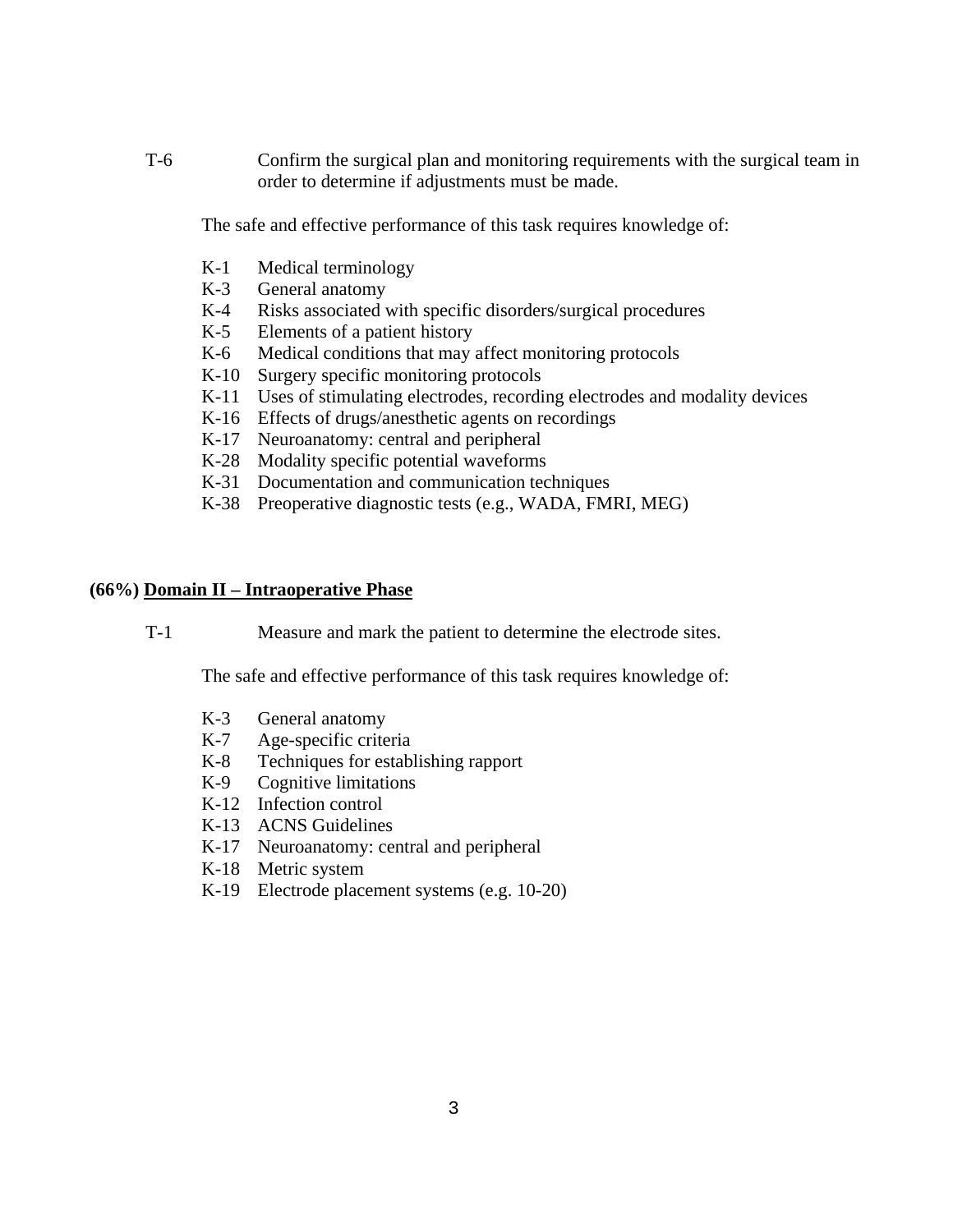T-2 Prepare the sites, securely apply recording and stimulating electrodes and check impedance.

The safe and effective performance of this task requires knowledge of:

- K-7 Age-specific criteria
- K-8 Techniques for establishing rapport
- K-9 Cognitive limitations
- K-12 Infection control
- K-20 Conditions affecting impedance
- K-21 Electrode application techniques (e.g. paste, collodion, needle electrodes)
- K-22 Significant patient factors (e.g. patient cooperation, pain tolerance, adequate twitch)
- K-23 Range of standard impedance values
- K-24 Electrical safety techniques
- T-3 Obtain and report pre-incision baseline values based on the risk assessment.

 Perform assessment/measurement of peripheral systems relevant to the test modalities (visual, auditory, somatosensory, motor evoked potentials, EMG, EEG).

- K-2 Evoked potentials, motor evoked potentials, EEG and EMG correlates of clinical entities
- K-4 Risks associated with specific disorders/surgical procedures
- K-6 Medical conditions that may affect monitoring protocols
- K-7 Age-specific criteria
- K-10 Surgery specific monitoring protocols
- K-11 Uses of stimulating electrodes, recording electrodes and modality devices
- K-13 ACNS Guidelines
- K-14 Effects of instrument settings (e.g. filters, display gain, epoch)
- K-15 Montage modifications
- K-16 Effects of drugs/anesthetic agents on recordings
- K-17 Neuroanatomy: central and peripheral
- K-24 Electrical safety techniques
- K-26 Troubleshooting techniques
- K-27 Artifact identification, and elimination
- K-28 Modality specific waveforms
- K-29 Digital instrumentation concepts (e.g. S/N ratio, sampling rate, analog to digital conversion)
- K-30 Significant surgical events (e.g. clamping, rotation, distraction)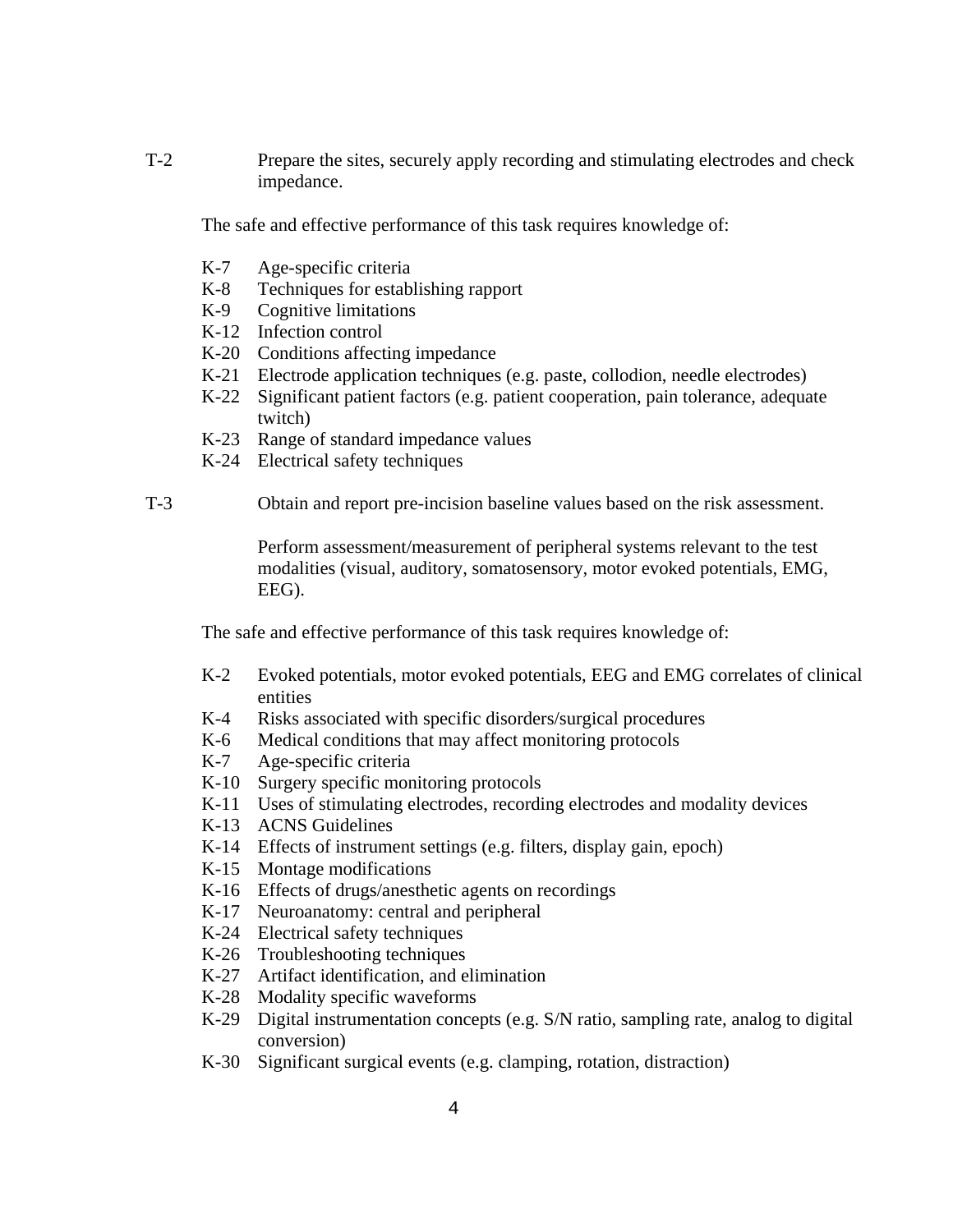- K-31 Documentation and communication techniques
- T-4 Monitor neurophysiologic functioning during intraoperative procedures:
	- **Motor evoked potentials**
	- **Cortical mapping and EEG**
	- **Evoked potentials (somatosensory, brainstem auditory, visual)**
	- **EMG (peripheral and cranial)**

The safe and effective performance of this task requires knowledge of:

- K-2 Evoked potentials, motor evoked potentials, EEG and EMG correlates of clinical entities
- K-4 Risks associated with specific disorders/surgical procedures
- K-6 Medical conditions that may affect monitoring protocols
- K-7 Age-specific criteria
- K-10 Surgery specific monitoring protocols
- K-11 Uses of stimulating electrodes, recording electrodes and modality devices
- K-13 ACNS Guidelines
- K-14 Effects of instrument settings (e.g. filters, display gain, epoch)
- K-15 Montage modifications
- K-16 Effects of drugs/anesthetic agents on recordings
- K-26 Troubleshooting techniques
- K-27 Artifact identification, and elimination
- K-28 Modality specific waveforms
- K-29 Digital instrumentation concepts (e.g. S/N ratio, sampling rate, analog to digital conversion)
- K-30 Significant surgical events (e.g. clamping, rotation, distraction)
- K-31 Documentation and communication techniques
- T-5 Modify or adjust the recording strategy and/or instrument parameters based on the technologist's evaluation of recorded data and the progress of the case.

- K-2 Evoked potentials, motor evoked potentials, EEG and EMG correlates of clinical entities
- K-3 General anatomy
- K-4 Risks associated with specific disorders/surgical procedures
- K-6 Medical conditions that may affect monitoring protocols
- K-7 Age-specific criteria
- K-10 Surgery specific monitoring protocols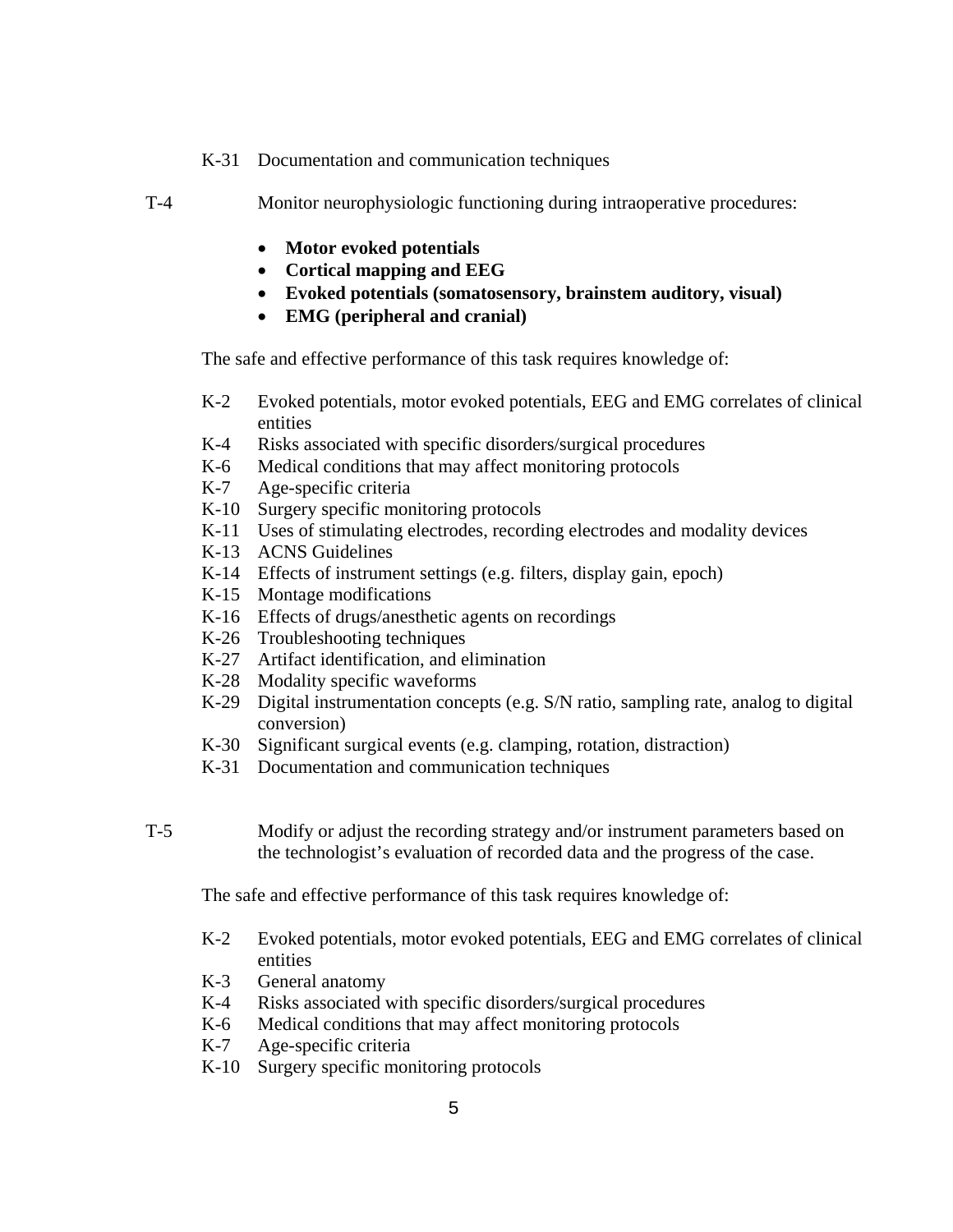- K-11 Uses of stimulating electrodes, recording electrodes and modality devices
- K-13 ACNS Guidelines
- K-14 Effects of instrument settings (e.g. filters, display gain, epoch)
- K-15 Montage modifications
- K-16 Effects of drugs/anesthetic agents on recordings
- K-17 Neuroanatomy: central and peripheral
- K-26 Troubleshooting techniques
- K-27 Artifact identification, and elimination
- K-28 Modality specific waveforms
- K-29 Digital instrumentation concepts (e.g. S/N ratio, sampling rate, analog to digital conversion)
- K-30 Significant surgical events (e.g. clamping, rotation, distraction)
- K-31 Documentation and communication techniques
- T-6 Remove the electrodes from the patient and the equipment from the surgical field and clean the electrode sites.

- K-7 Age-specific criteria
- K-8 Techniques for establishing rapport
- K-12 Infection control
- K-22 Significant patient factors (e.g. patient cooperation, pain tolerance, adequate twitch)
- K-31 Documentation and communication techniques
- K-33 MSDS/OSHA standards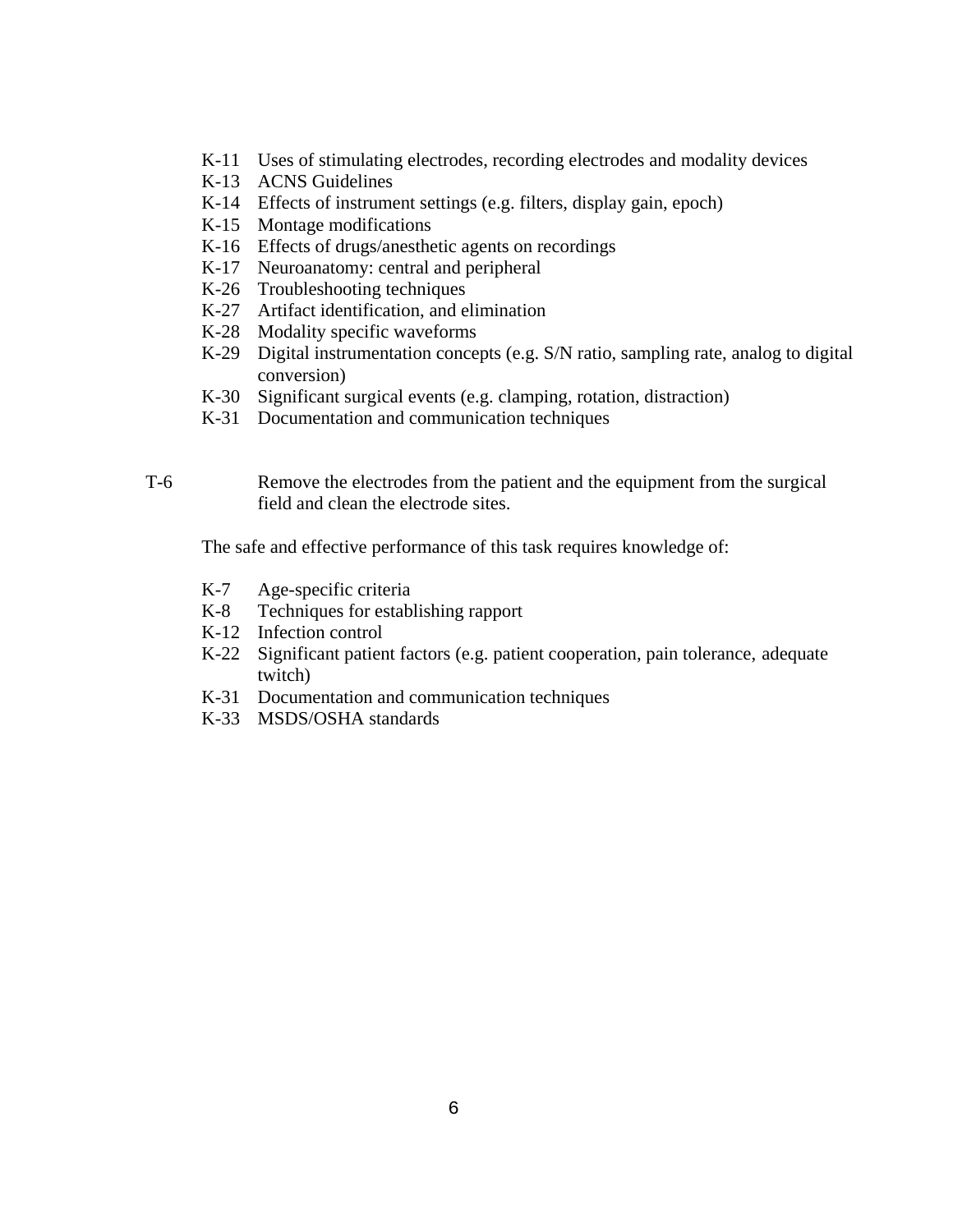#### (6%) **Domain III - Post-Operative Phase**

T-1 Ensure that the on-going physiologic and non-physiologic documentation of factors pertaining to the intraoperative monitoring and surgical procedure is complete and comprehensive.

The safe and effective performance of this task requires knowledge of:

- K-2 Evoked potentials, motor evoked potentials, EEG and EMG correlates of clinical entities
- K-6 Medical conditions that may affect monitoring protocols
- K-11 Uses of stimulating electrodes, recording electrodes and modality devices
- K-13 ACNS Guidelines
- K-16 Effects of drugs/anesthetic agents on recordings
- K-22 Significant patient factors (e.g. patient cooperation, pain tolerance, adequate twitch)
- K-26 Troubleshooting techniques
- K-27 Artifact identification, and elimination
- K-30 Significant surgical events (e.g. clamping, rotation, distraction)
- K-31 Documentation and communication techniques
- K-32 Significant patient factors (e.g. patient cooperation, pain tolerance, adequate twitch)
- T-2 Clean and disinfect reusable electrodes and equipment ad dispose of nonreusable supplies.

The safe and effective performance of this task requires knowledge of:

- K-12 Infection control
- K-33 MSDS/OSHA standards
- T-3 Ensure that scheduled maintenance of equipment is performed.

- K-13 ACNS Guidelines
- K-39 Data management and storage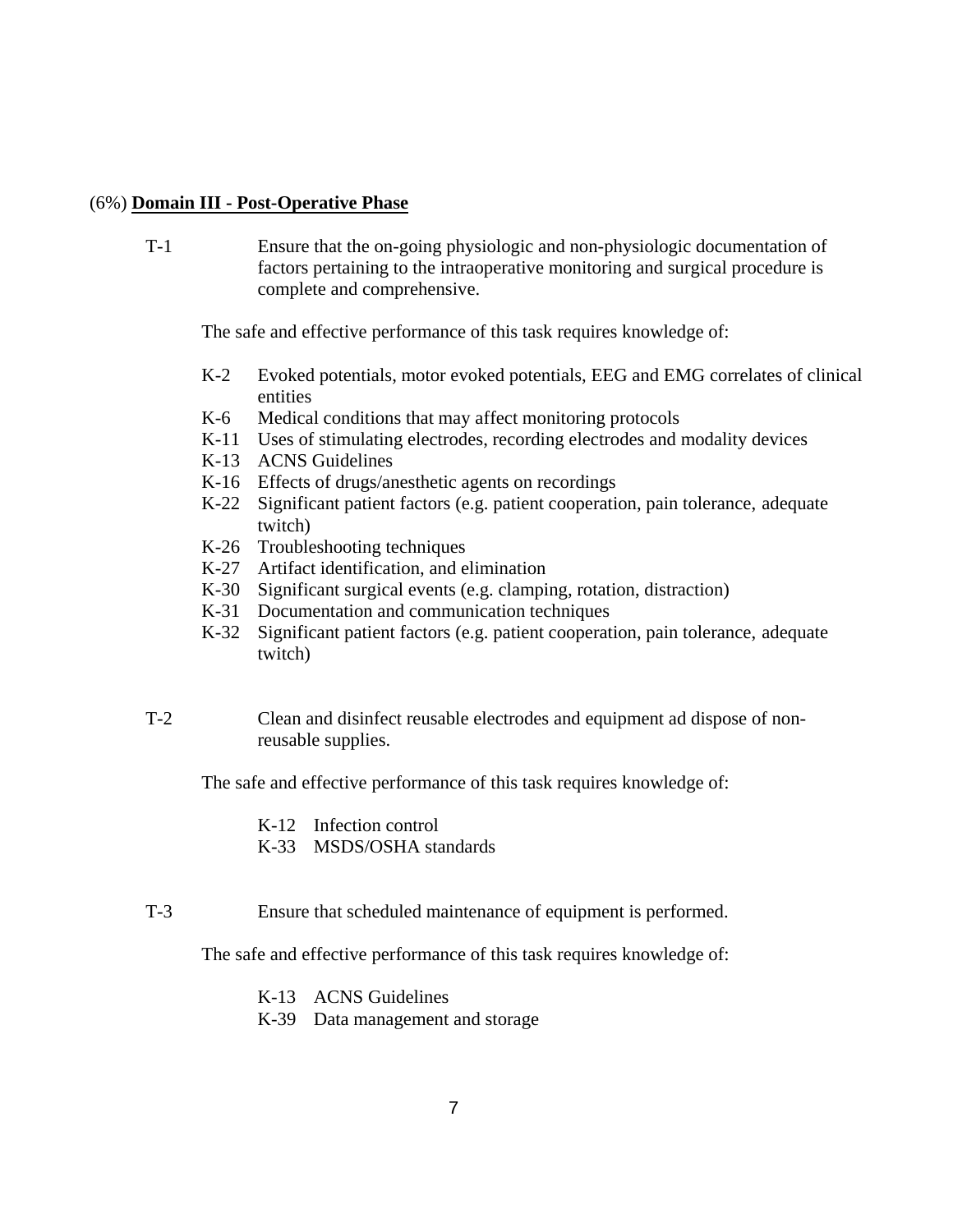#### (3%) **Domain IV – Ethics and Professional Issues**

T-1 Ensure patient safety.

The safe and effective performance of this task requires knowledge of:

- K-6 Contraindications for specific modalities
- K-12 Infection control
- K-24 Electrical safety techniques
- K-33 MSDS/OSHA standards
- K-35 Allergies/sensitivities (e.g. latex, tape)
- T-2 Conduct practice in a manner consistent with the ABRET Code of Ethics.

The safe and effective performance of this task requires knowledge of:

K-36 The ABRET Code of Ethics

T-3 Maintain patient confidentiality.

- K-36 The ABRET Code of Ethics
- K-37 HIPAA standards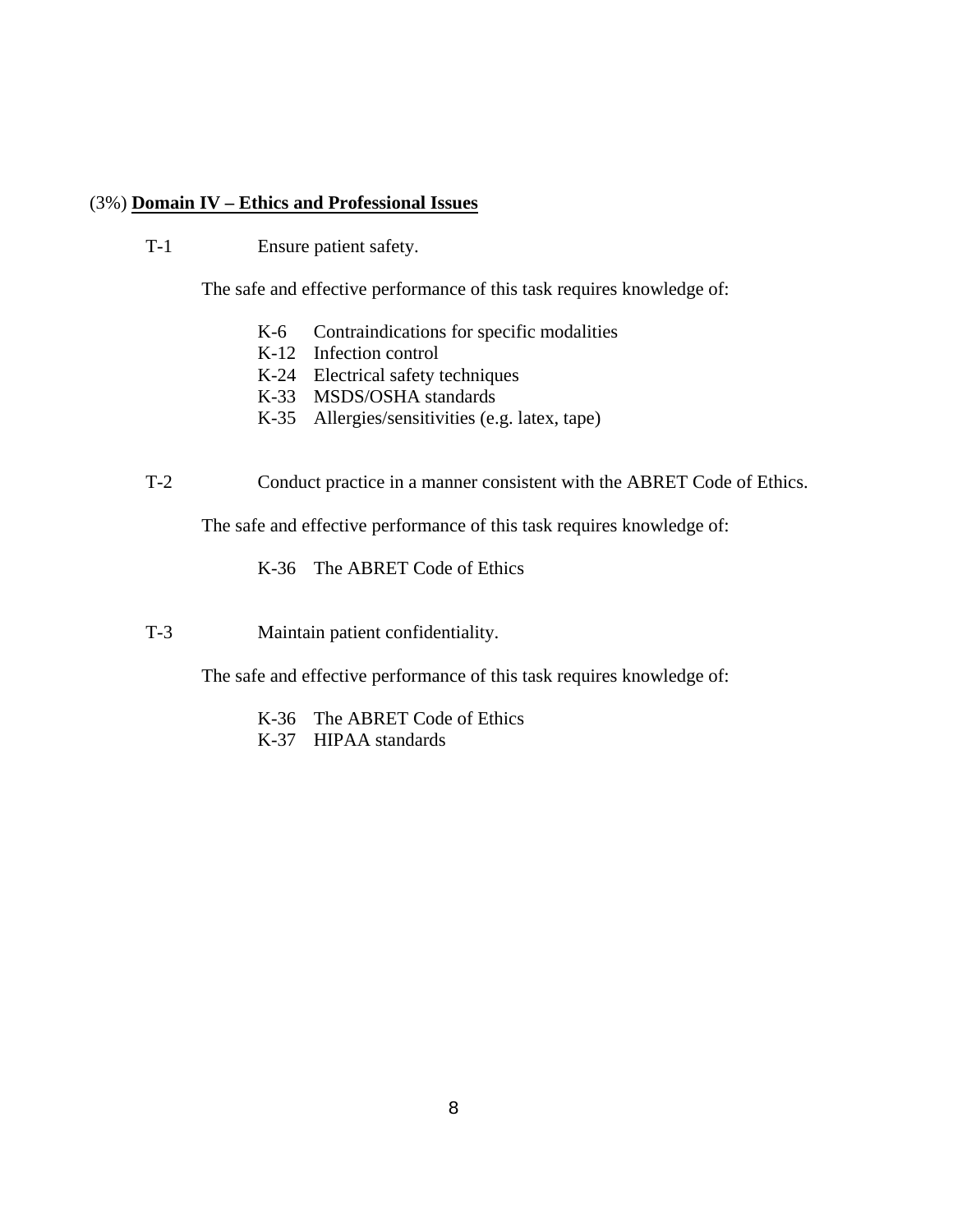### **EVOKED POTENTIAL TECHNOLOGY PRACTICE ANALYSIS Path II**

#### **Domain II – Performing the Evoked Potential Study**

- T-1 Prepare the patient
	- A. Measure and mark the patient to determine the electrode sites

 B. Prepare the sites for recording and stimulating electrodes in order to reduce impedance

C. Securely apply the recording and stimulating electrodes

D. Check impedance to ensure electrode integrity

The safe and effective performance of this task requires knowledge of:

- K-8 Neuroanatomy: central and peripheral
- K-13 Age-specific criteria
- K-14 Techniques for establishing rapport
- K-15 Cognitive limitations
- K-17 Metric system
- K-18 Electrode placement (recording and stimulation)
- K-19 Infection control
- K-20 General anatomy
- K-21 Conditions affecting impedance
- K-22 Electrode application techniques (e.g. paste, collodion)
- K-23 MSDS/OSHA standards
- K-24 Characteristics of the differential amplifier (e.g. polarity, CMRR)
- K-25 Range of standard impedance values
- K-38 Allergies/sensitivities (e.g., latex, tape)
- T-2 Perform the evoked potential study according to ACNS Guidelines while ensuring the integrity of the data and equipment

- K-1 Elements of a patient history
- K-2 Medical terminology
- K-3 Effects of medications on patients and recordings
- K-4 Neurological Disorders (e.g. tumors, vascular disease)
- K-5 Psychiatric Disorders
- K-6 Toxic/metabolic disorders
- K-7 Head trauma
- K-8 Neuroanatomy: central and peripheral
- K-9 Evoked potential correlates to clinical entities
- K-12 Components of each evoked potential modality (e.g. stimulating and recording parameters, instruments, ancillary devices)
- K-13 Age-specific criteria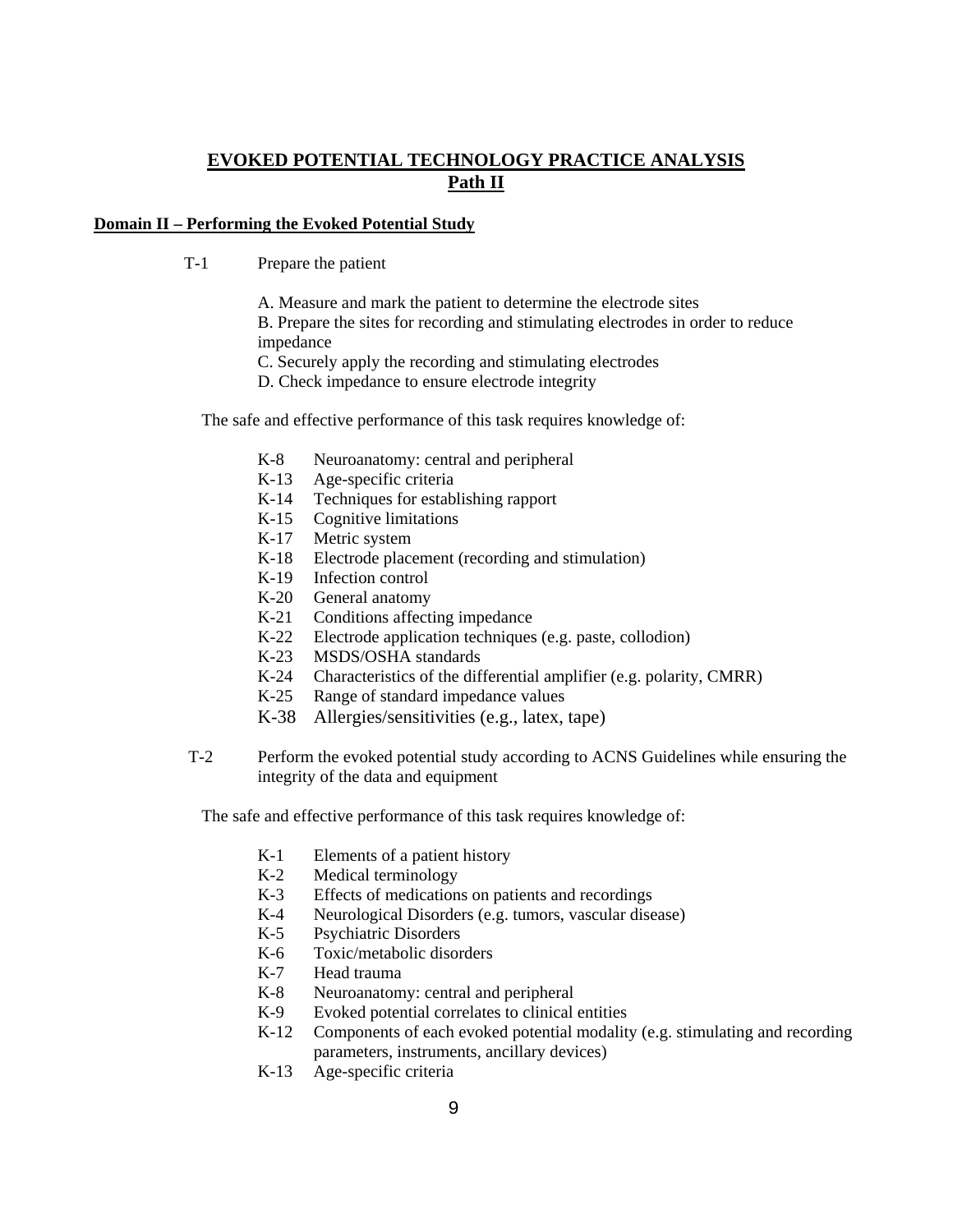- K-15 Cognitive limitations
- K-18 Electrode placement (recording and stimulation)
- K-21 Conditions affecting impedance
- K-24 Characteristics of the differential amplifier (e.g. polarity, CMRR)
- K-26 ACNS Guidelines
- K-27 Troubleshooting techniques
- K-28 Artifact monitoring, identification, and elimination
- K-29 Evoked potential waveforms (e.g. obligate waveforms, generator sites)
- K-32 Digital instrumentation concepts (e.g. S/N ratio, sampling rate, analog to digital conversion)
- K-39 Waveform analysis (latency and amplitude)
- T-3 Modify or adjust the recording strategy and/or instrument parameters based on the technologist's evaluation of recorded data to ensure a complete and comprehensive study

- K-1 Elements of a patient history
- K-2 Medical terminology
- K-3 Effects of medications on patients and recordings
- K-4 Neurological Disorders (e.g. tumors, vascular disease)
- K-5 Psychiatric Disorders
- K-6 Toxic/metabolic disorders
- K-7 Head trauma
- K-8 Neuroanatomy: central and peripheral
- K-9 Evoked potential correlates to clinical entities
- K-12 Components of each evoked potential modality (e.g. stimulating and recording parameters, instruments, ancillary devices)
- K-13 Age-specific criteria
- K-15 Cognitive limitations
- K-18 Electrode placement (recording and stimulation)
- K-21 Conditions affecting impedance
- K-24 Characteristics of the differential amplifier (e.g. polarity, CMRR)
- K-26 ACNS Guidelines
- K-27 Troubleshooting techniques
- K-28 Artifact monitoring, identification, and elimination
- K-29 Evoked potential patterns (e.g. obligate waveforms, generator sites)
- K-30 Effects of instrument settings (e.g. filters, display gain, epoch)
- K-31 Montage modifications
- K-32 Digital instrumentation concepts (e.g. S/N ratio, sampling rate, analog to digital conversion)
- K-39 Waveform analysis (latency and amplitude)